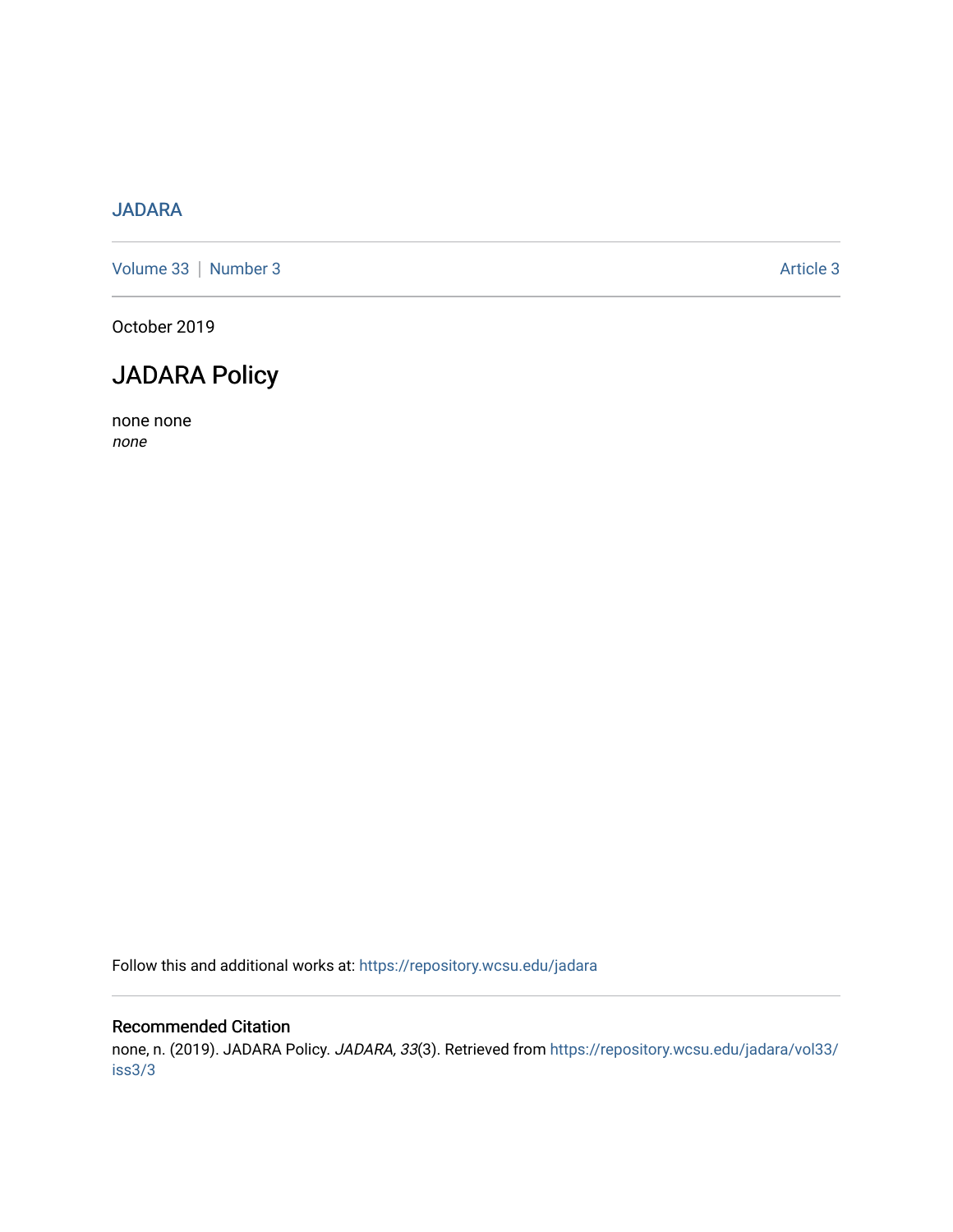none: JADARA Policy

# JADARA

## A Journal for

## Professionals

### Networking for Excellence in

### Service Delivery with

#### Individuals who are Deaf

#### or Hard of Hearing

#### **Editors**

Randolph L. Mowry Diane Morton

New York University Gallaudet University

#### Associate Editor

Gerard G. Walter National Technical Institute for the Deaf

#### Editoriai Review Board

| Nancy Eldredge                 | <b>Russell Rosen</b>                         |  |
|--------------------------------|----------------------------------------------|--|
| private practice, Tuscon AZ    | Columbia University                          |  |
| <b>Yvette Getch</b>            | John Schroedel                               |  |
| University of Georgia          | University of Arkansas                       |  |
| Irene Leigh                    | Myra Taff-Watson                             |  |
| <b>Gallaudet University</b>    | University of Arkansas at Little Rock        |  |
| Carlotta Lockmiller            | <b>Raymond Trybus</b>                        |  |
| <b>East Central University</b> | California School of Professional Psychology |  |
| Greg Long                      | McCay Vernon                                 |  |
| Northern Illinois University   | private practice, South PonteVedra Beach FL  |  |
| Nancy Long                     | Amatzia Weisel                               |  |
| Northern Illinois University   | <b>Tel-Aviv University</b>                   |  |
|                                |                                              |  |

©by ADARA 1999

| <b>VOLUME 33</b> | <b>NUMBER 3</b> | <b>SPRING 2000</b> |
|------------------|-----------------|--------------------|
|                  |                 |                    |